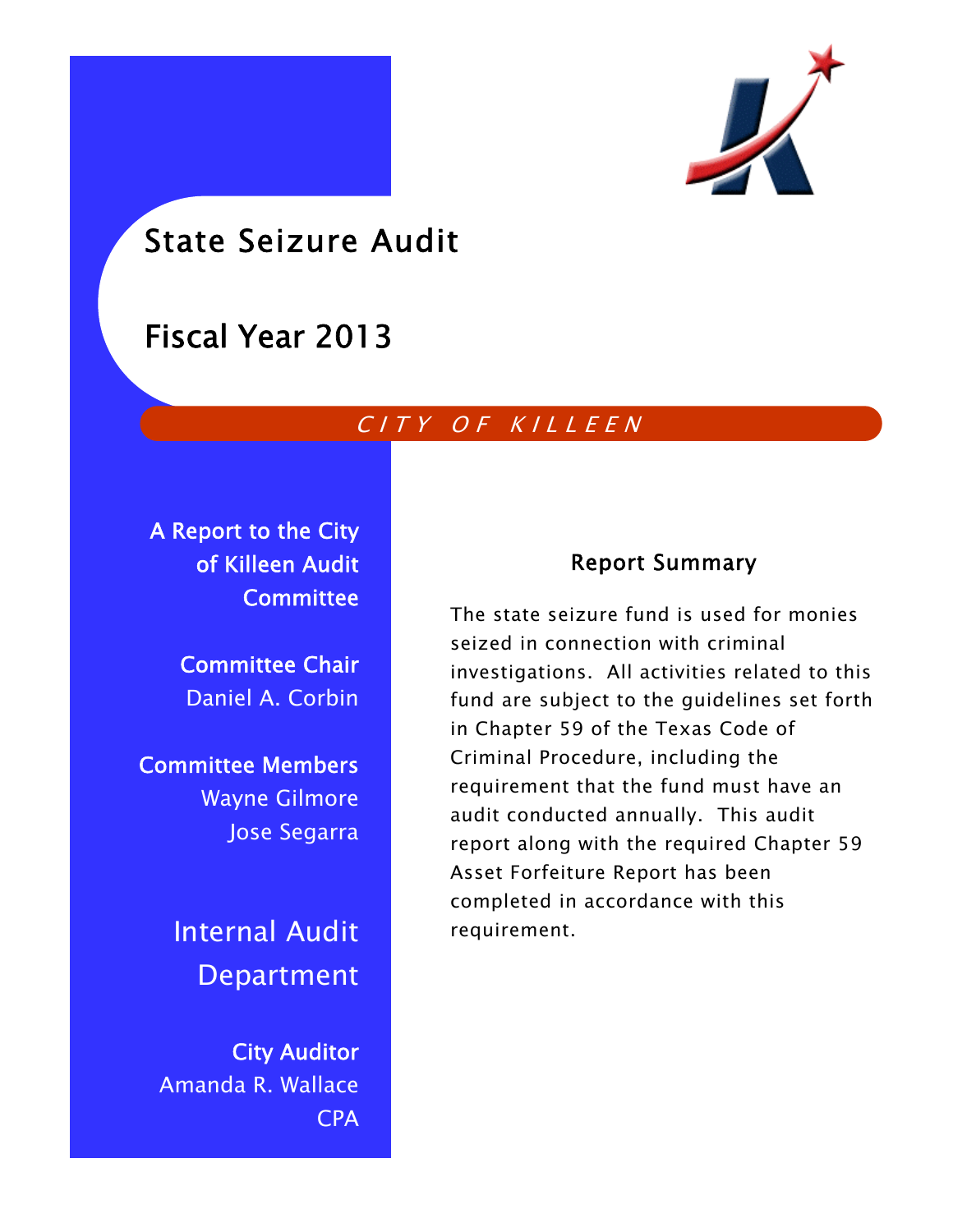### TABLE OF CONTENTS

### GOVERNMENT AUDITING STANDARDS COMPLIANCE

This performance audit was conducted in accordance with Generally Accepted Government Auditing Standards. Those standards require that the audit be planned and performed to obtain sufficient, appropriate evidence to provide a reasonable basis for the findings and conclusions based on the audit objectives. I believe that the evidence obtained provides a reasonable basis for the findings and conclusions based on the audit objectives.

### AUDIT STAFF

j

j

Amanda R. Wallace, CPA, City Auditor

Office of the City Auditor Killeen City Hall Phone: (254) 501-7685 Email: awallace@killeentexas.gov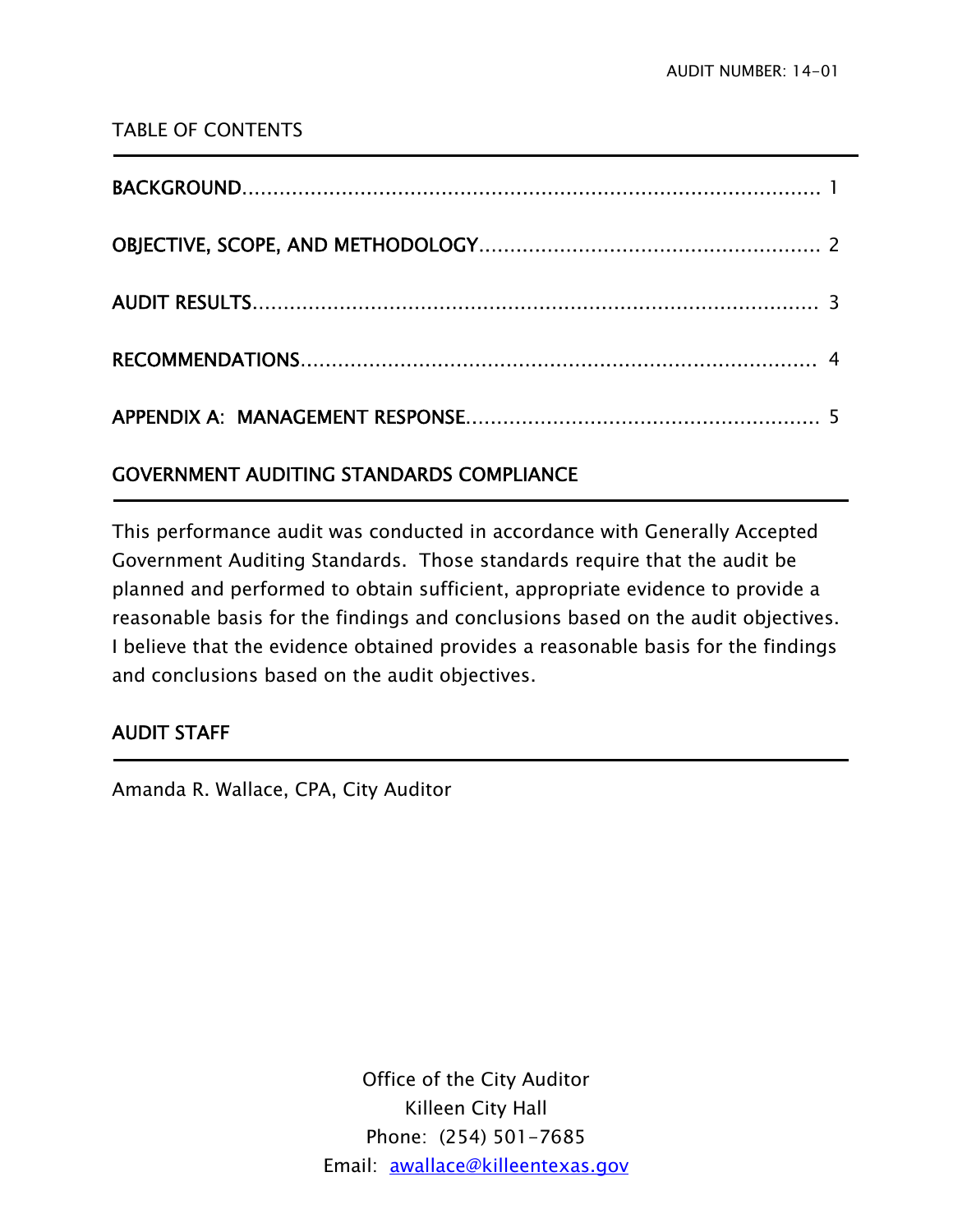# Fiscal Year 2013 **Fiscal Year 2013**



AUDIT REPORT **HIGHLIGHTS** 

### Why This Audit Was **Conducted**

This audit was conducted in order to comply with the requirement as stipulated in Chapter 59 of the Texas Code of Criminal Procedure that the seizure activity be audited annually.

#### What Was Recommended

It was recommended that the Police Department ensure that all property records in the Seized Asset Database are complete and accurate.

Mayor and Council,

I am pleased to present this audit on the Killeen Police Department's State Seizure program.

#### BACKGROUND

The State Seizure Fund is used to account for monies confiscated in connection with criminal investigations conducted by the Killeen Police Department (KPD). This activity is governed by Chapter 59 of the Texas Code of Criminal Procedure.

#### OBJECTIVE AND SCOPE

The objective of the audit was to determine whether KPD has the necessary controls in place that are needed to safeguard the City's assets with regard to state seizure activity, and to ensure that the Code of Criminal Procedure is followed in all aspects of Killeen's seizure program. The audit scope included state seizure activity for the period October 2012 through September 2013.

#### WHAT WAS FOUND

There was inaccurate or incomplete information in the seized asset database:

- 1. The serial number for one of the seized assets was not accurate and did not match the serial number on the item which was seized.
- 2. 14% of the seized property records contained at least one field that was not completed.

I appreciate the cooperation and assistance I received from the Police Department staff during this audit.

# amanda R. Wallace

Amanda R. Wallace, City Auditor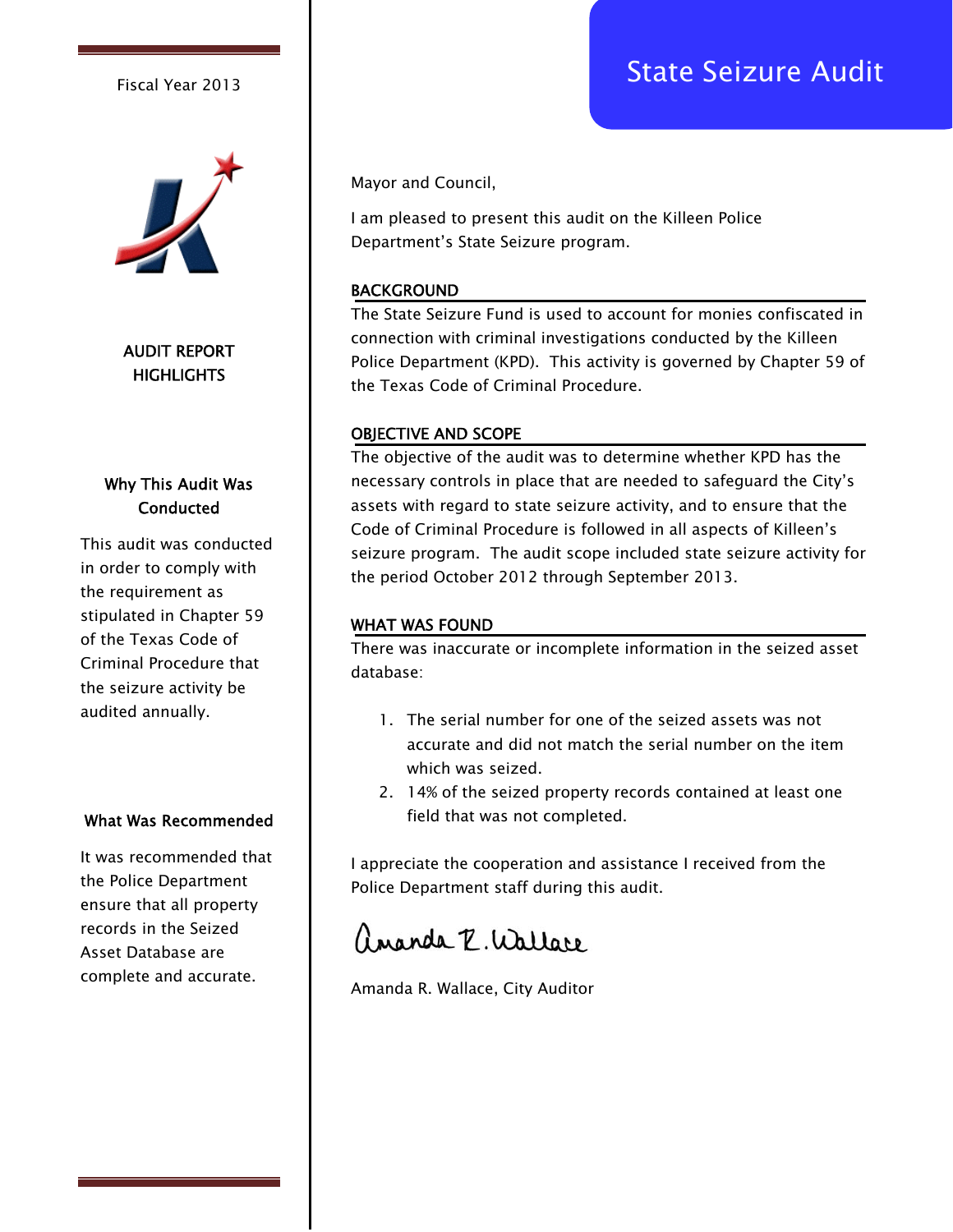#### BACKGROUND

j

The State Seizure fund is used to account for monies confiscated in connection with criminal investigations conducted by the Killeen Police Department. All activities related to this fund are subject to the guidelines set forth in Chapter 59 of the Texas Code of Criminal Procedure (the Code).

All approved cash seizures are delivered to the Bell County Treasurer for deposit in the Bell County District Attorney's "Forfeiture of Contraband Fund" until disposition of the funds is determined. If the District Attorney (D.A.) determines that funds are forfeited, court fees are deducted and the balance is subject to the July 30, 2002 "Agreement Respecting Forfeited Contraband Under Chapter 59, Texas Code of Criminal Procedure." According to the agreement, the City of Killeen Police Department is authorized to receive 60% of the net forfeited funds and the D.A. retains the remaining 40%. The Bell County D.A. mails the court order of forfeiture and Killeen's share of the forfeited funds by check to the Police Department. The City deposits these monies in the State Seizure Fund to be used only for law enforcement purposes as stipulated in the Code.

As for real or personal property that is confiscated in connection with criminal investigations conducted by the Killeen Police Department, these are held by the Killeen Police Department in a safe place while awaiting determination from the D.A. Upon, determination from the D.A., this property is either placed into service for law enforcement purposes, or is sold according to the City of Killeen's Code of Ordinances (Sec. 2-86 through Sec. 2-91). Any proceeds received from the sale of seized property are deposited in the State Seizure Fund to be used only for law enforcement purposes.

A State Seizure Fund budget of expenditures must be submitted to the governing body of the City for approval. The expenditures associated with the State Seizure Fund cannot be used to offset or decrease total salaries, expenses or allowances that the City has already included in its annual budget.

1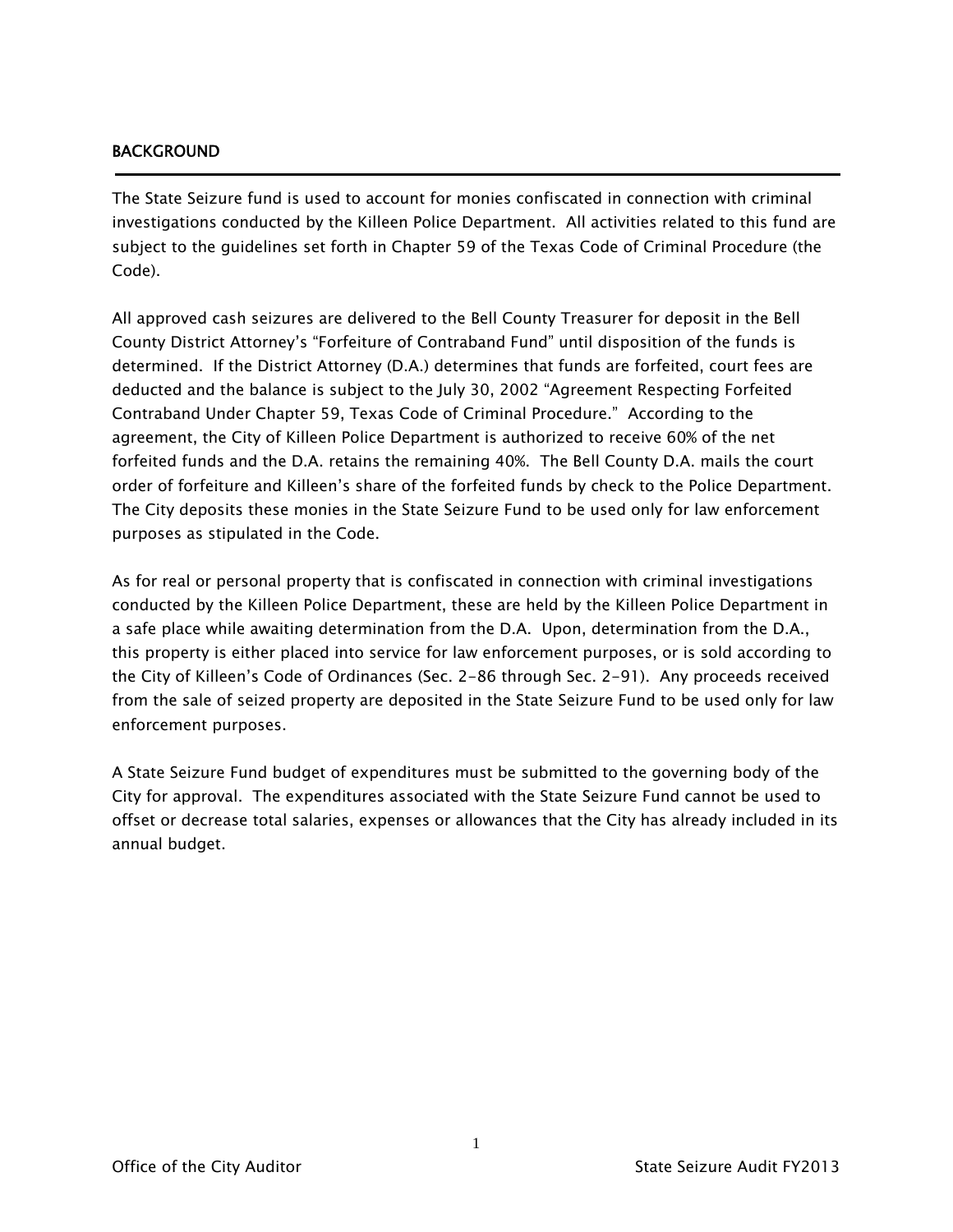### OBJECTIVE, SCOPE, AND METHODOLOGY

The State Seizure Audit was conducted in order to comply with the Code which requires an annual audit of the program. This audit was also included in the FY2014 Audit Plan, as presented to the City Council and the Audit Committee.

#### **Objective**

The objective of the audit was to determine whether the Police Department has adequate controls in place to safeguard the City's assets with regard to state seizure activity, and to ensure that the Code is properly followed in all aspects of Killeen's seizure program.

#### Scope

The audit scope included state seizure activity for the period October 2012 through September 2013.

#### Methodology

To accomplish the audit objective, the following steps were performed:

- Conducted interviews with Killeen Police Department staff and obtained information on policies and procedures as well as staff responsibilities.
- Obtained and tested data from the D.A., the Police Department and the Finance Department relating to seizure activity.
- Analyzed supporting documentation to determine whether the policies and procedures were adhered to.
- Analyzed policies and procedures to determine effectiveness.
- Considered fraud, waste, and abuse as related to the audit objective.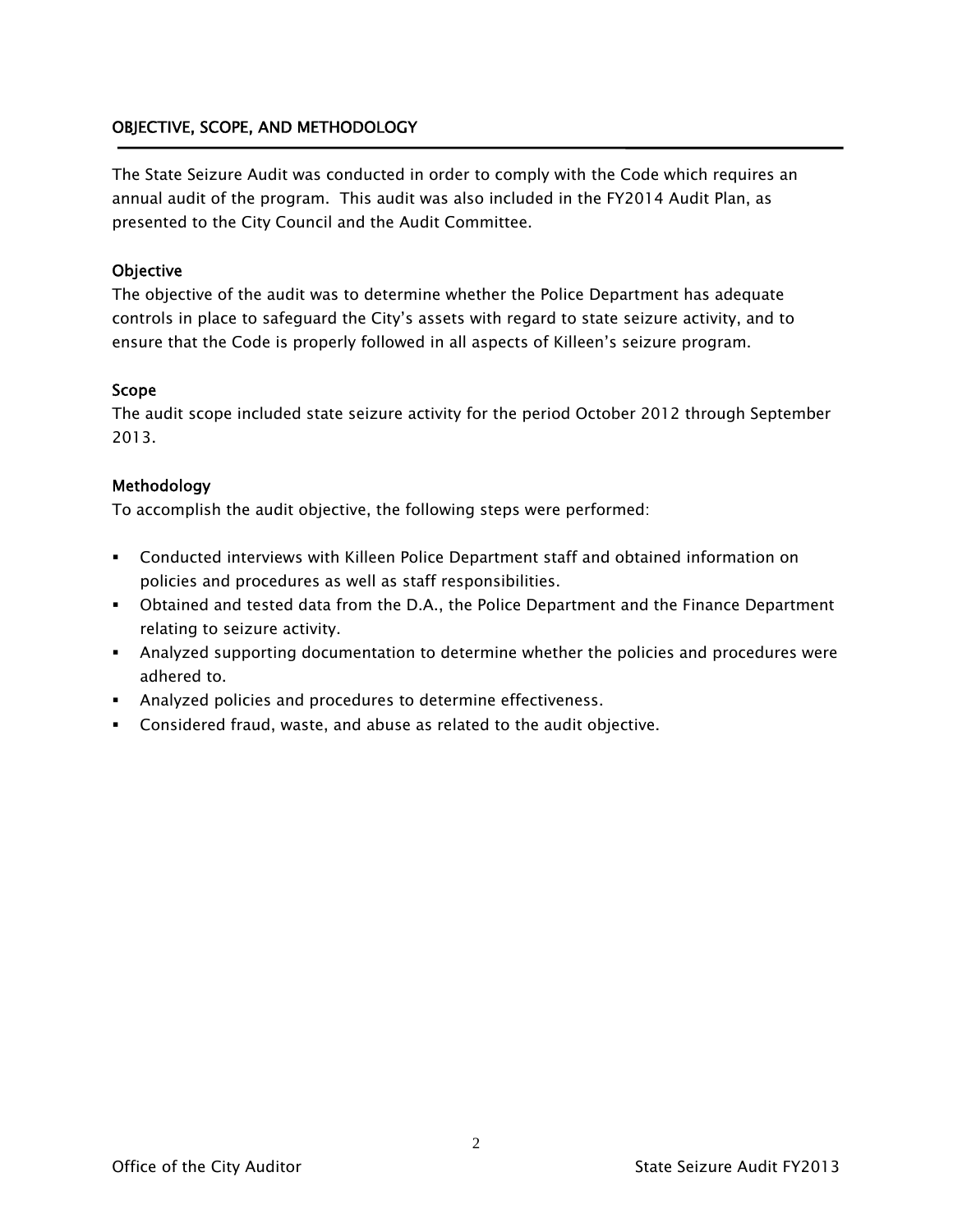#### AUDIT RESULTS

Ī

In testing State Seizure revenues, a report of all distributions to KPD regarding seized/forfeited contraband was provided by Bell County. All revenues from Bell County during FY2013, totaling \$41,460, were accounted for and recorded properly. Additionally, the revenues received for seized property that was auctioned during FY2013, totaling \$12,867, were reviewed, and were accurately recorded. Although not included as Findings since KPD is not at fault, there were two situations in which the letter of determination from the D.A. did not include details on the deductions that were made prior to the distribution to the City. This issue is more of an observation for awareness rather than a finding. The D.A., in most cases, provides details for any deductions such as court costs, services of citations, etc. The situations noted here do not seem to be a widespread issue, but it would be of importance for verification purposes to know what the deductions are for each case.

Regarding seized real or personal property, the property records were sampled in order to verify existence and to verify that the property is being used according to the Code for law enforcement purposes. All property sampled was accounted for and being used according to the Code. However, there were some instances noted in the property testing in which the Seized Asset Database was not accurate or complete. These situations do not give reason to believe that there were any significant or material issues concerning the property records; however, it is important for property to be recorded completely and accurately.

There was only one expenditure during the audit period, which was \$49,035 for the purchase of surveillance equipment. This expenditure was verified and confirmed to be in alignment with the requirements of the Code.

#### Finding 1: There were inaccuracies in the Seized Asset Database.

The property testing revealed that one item in the test sample had not been recorded accurately in the Seized Asset Database in that the serial number had been entered incorrectly. This was an isolated incident; however, it should be stressed that information be recorded accurately for all property upon being entered into the database. Additionally, in reviewing all property records for completeness, 14% of the property records were missing information in at least one entry field. All entry fields should be entered accurately and should agree to other information in the case file.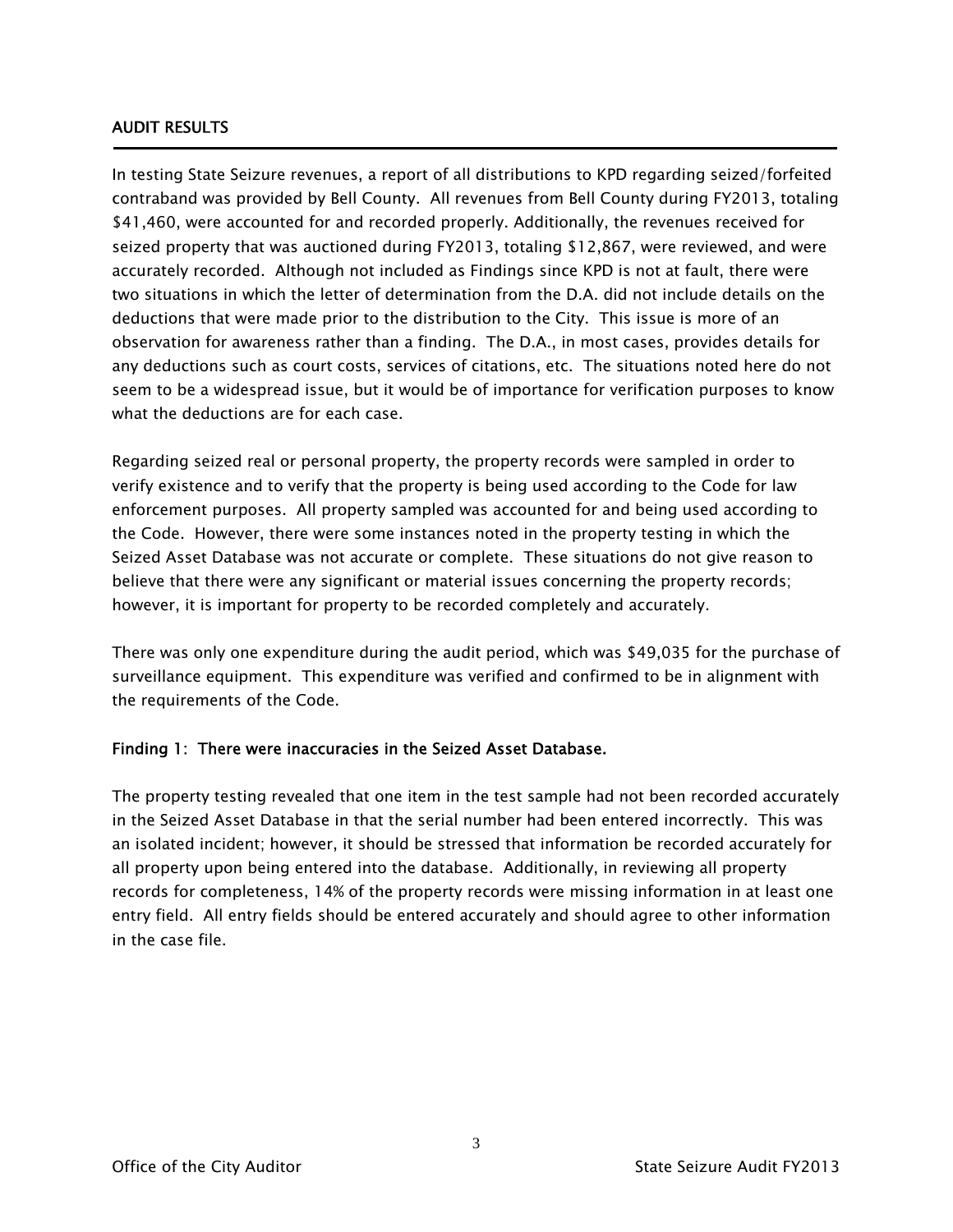#### RECOMMENDATIONS

The recommendations listed below are a result of the audit effort and are subject to the limitation of the scope of the audit. I believe that these recommendations provide reasonable approaches to help resolve the issues identified. I also believe that operational management is in a unique position to best understand their operations and may be able to identify more efficient and effective approaches, and I encourage them to do so when providing their responses to the recommendations. As such, I strongly recommend the following:

### 1. Property records should be complete and accurate for all property in the Seized Asset Database.

See Appendix A for Management's Response to each recommendation.